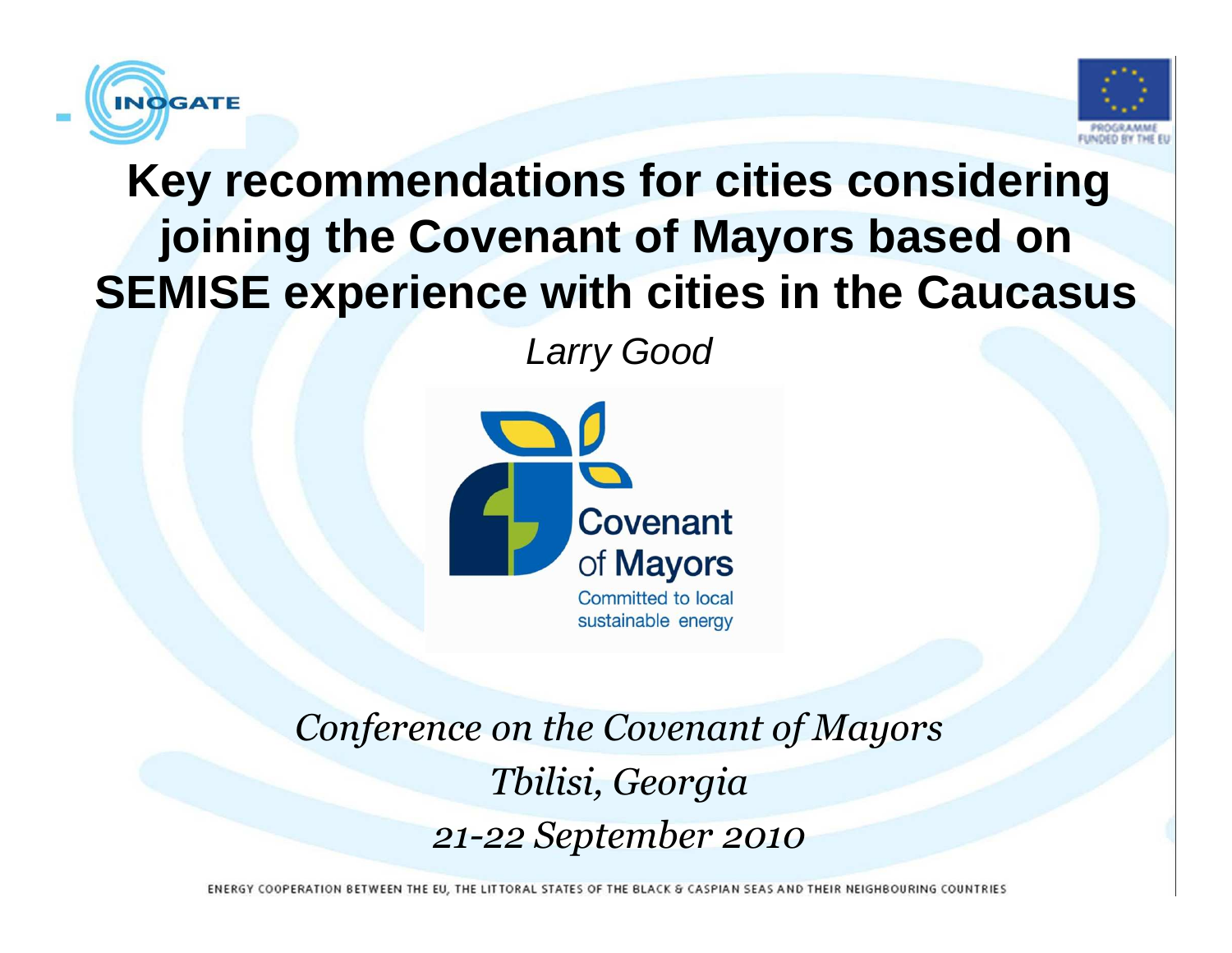





▶ Special challenges of joining the CoM for cities of the east

**Benefits of joining the Covenant of** Mayors (CoM)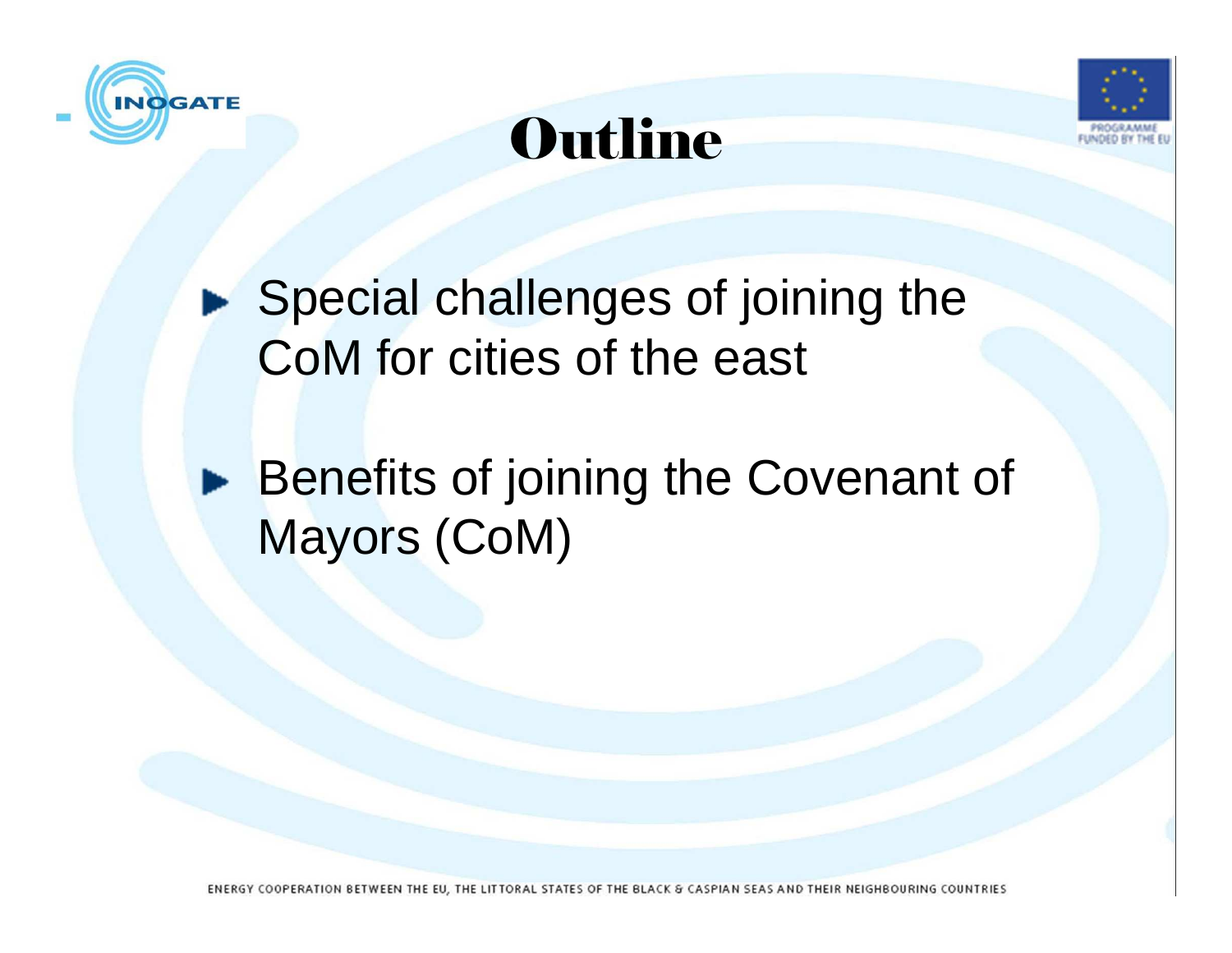



# **Joining the CoM Special ChallengesEmissions Inventory Categories**

4 main categories of  $\mathsf{CO}_2$  sources:

- 2. Municipal equipment/facilities
- 3. Industry

- •Not all categories required in inventories.
- •Data by category may be very difficult to find.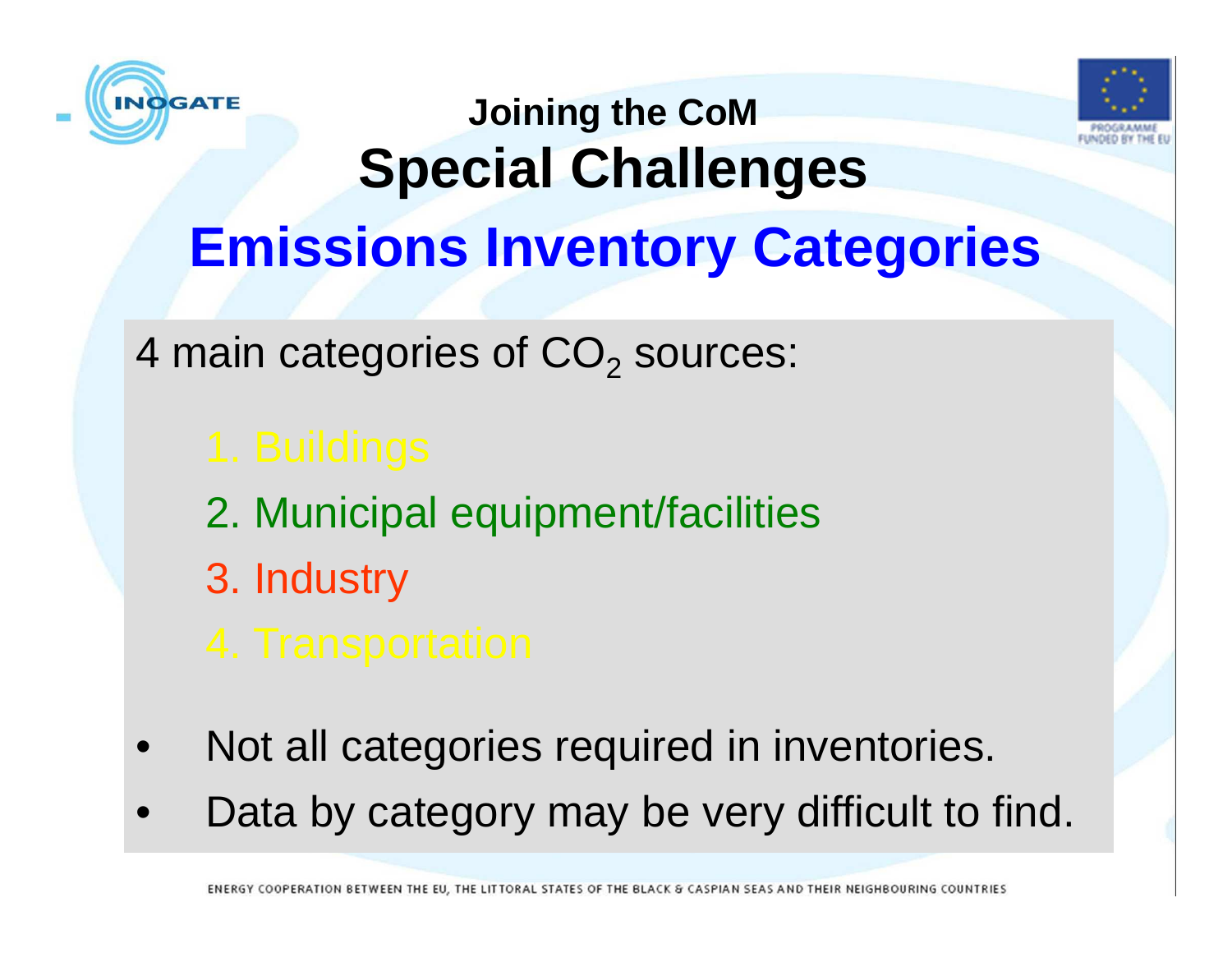



## **Joining the CoM Special ChallengesChoice of Baseline Year**

Warning: 1990 baseline may present data availability problems for countries that experienced severe economic decline.

- Collapse of eastern political systems in 90s
- Poor availability of data from 1990
- Cannot count emissions from closed factories… no advantage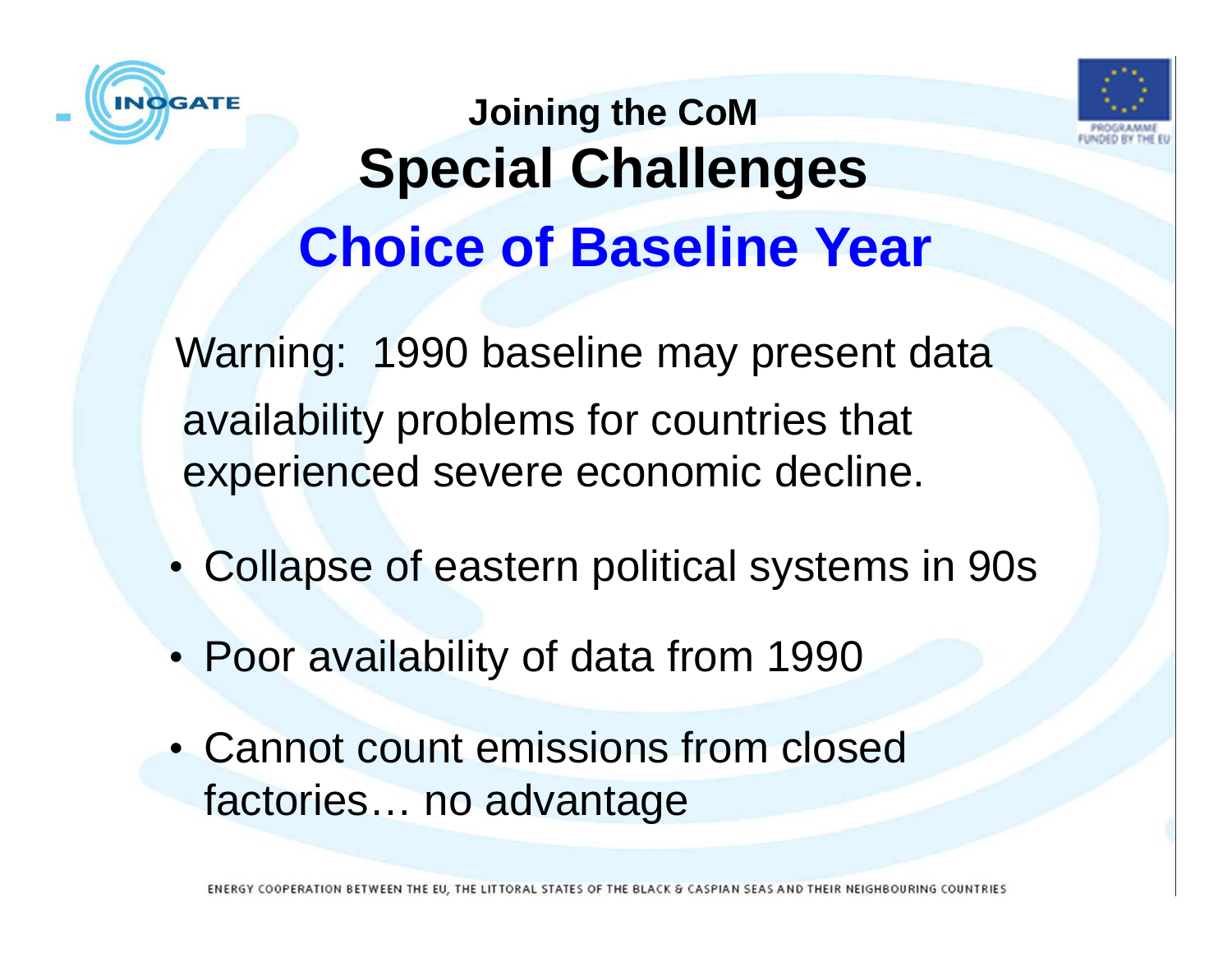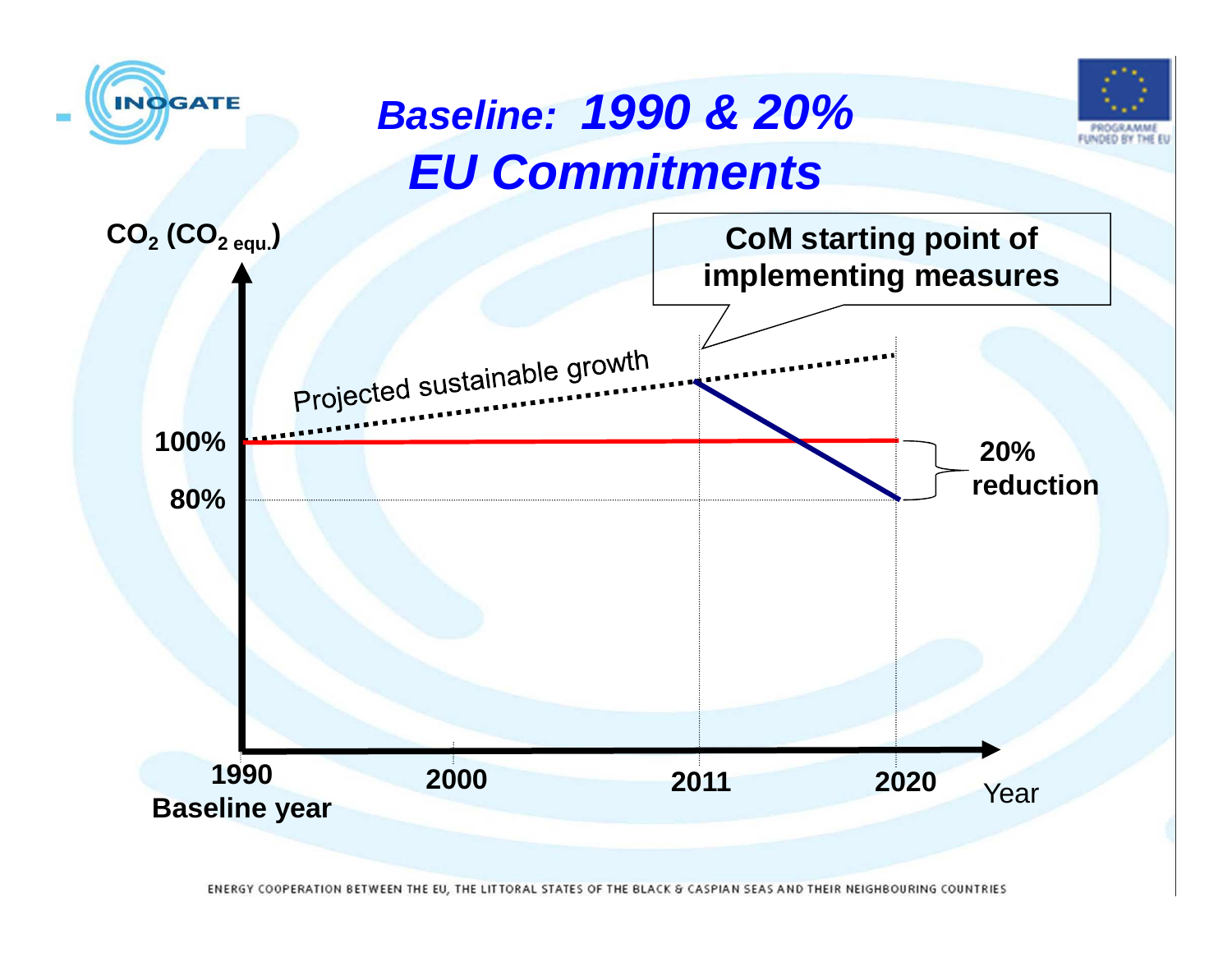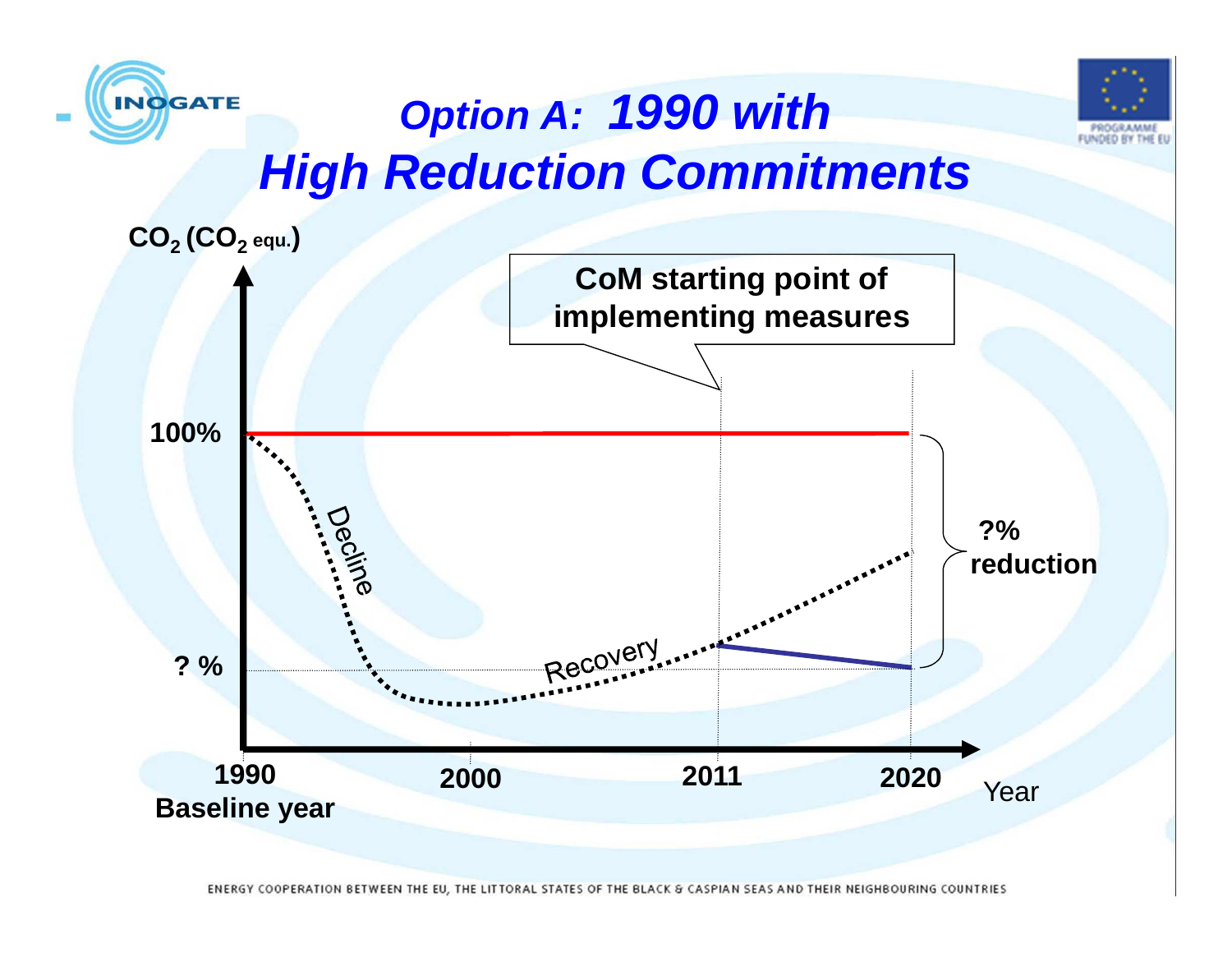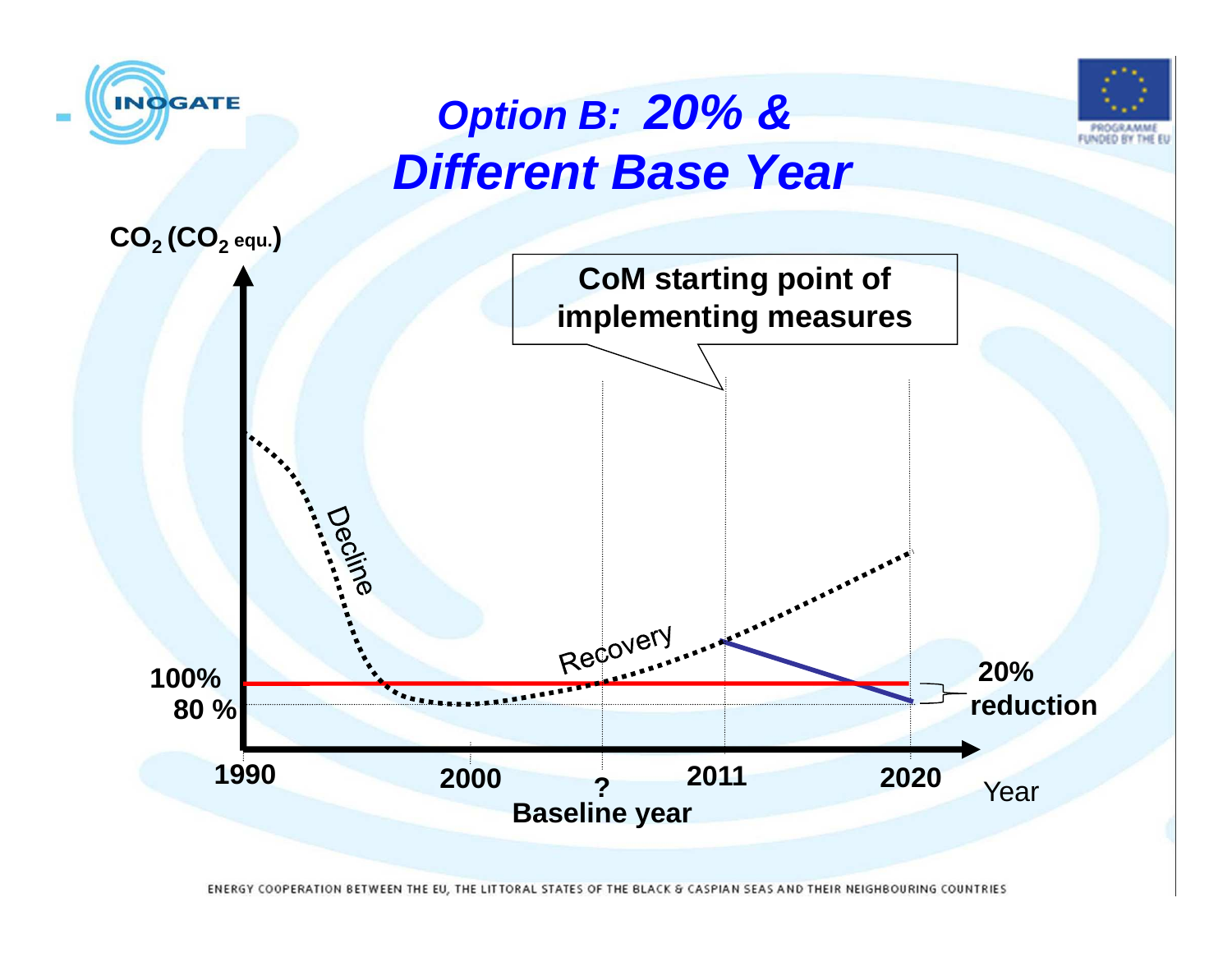



## **Baseline Year StatisticsJoining the CoM Special Challenges**

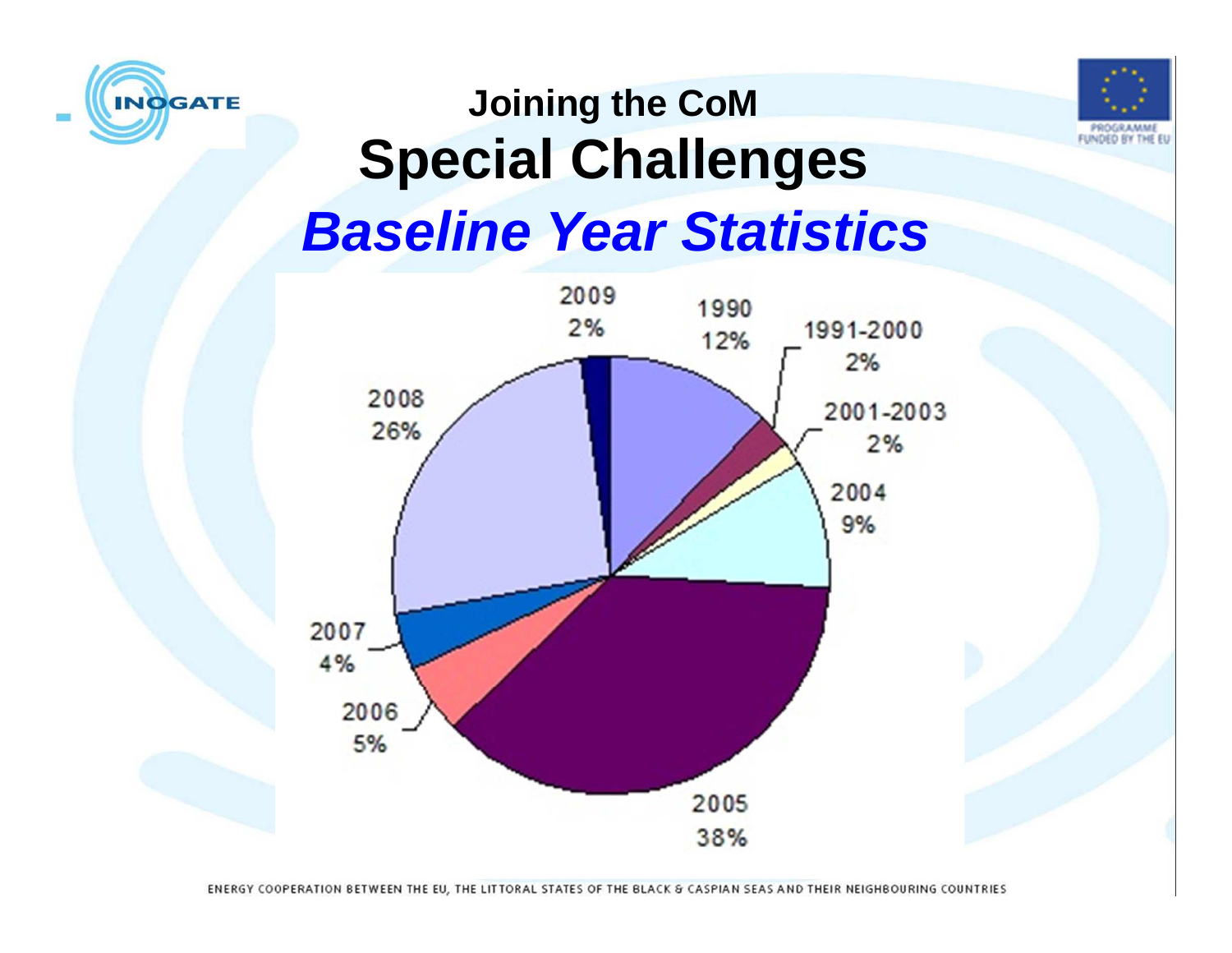



**Exclusion of Industry**

- • CoM rules: It is possible to exclude industry from the statistics.
- •Industry is not a priority of the CoM.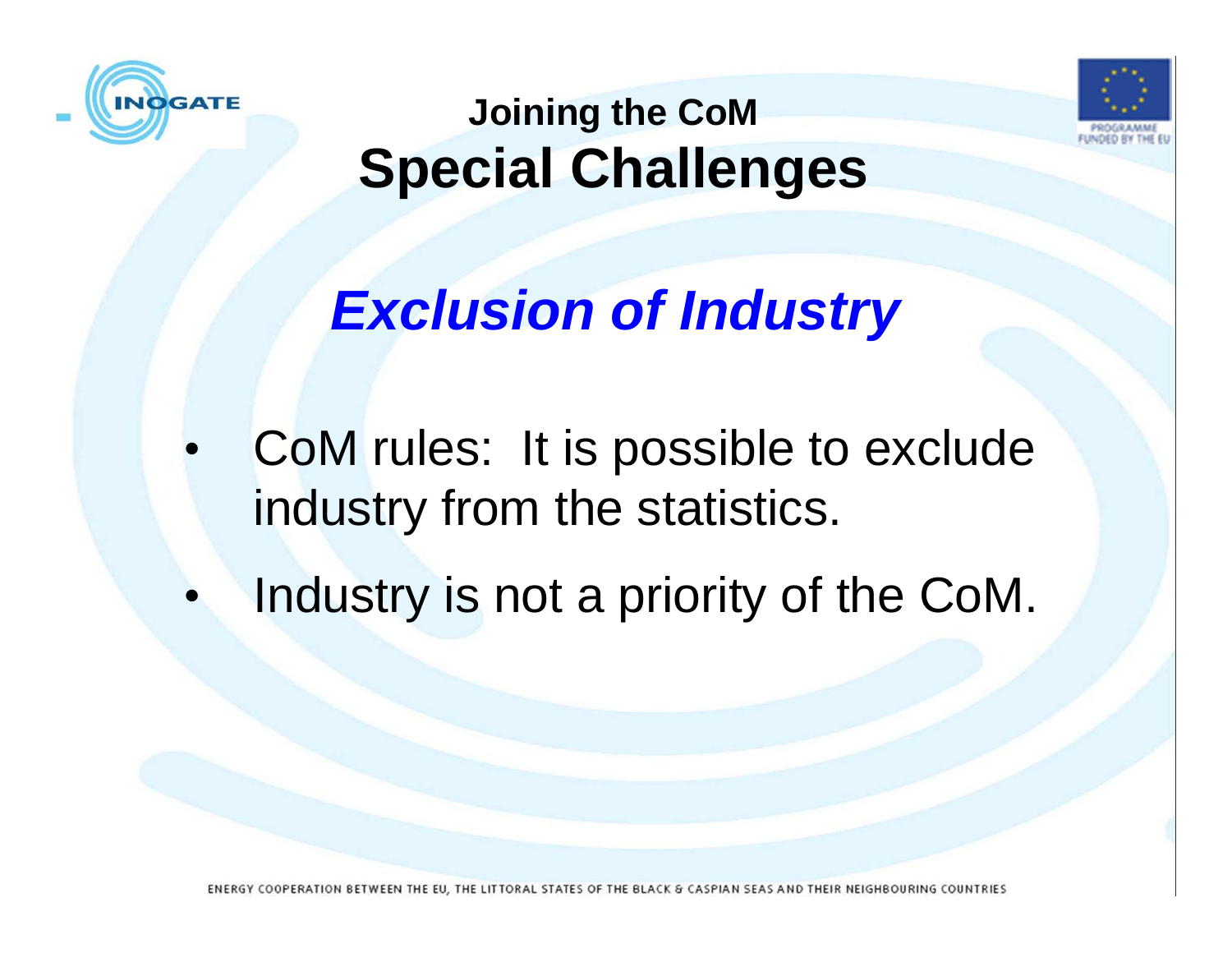



# **Power Plants**

- • For electricity, Covenant focuses on consumption rather than production
- • Improvements of local energy production and local renewables can be accounted for
- • Large power plants are NOT to be accounted for in CoM inventories.
- • EC recommendation: Use same emission factor for imported electricity in all inventories.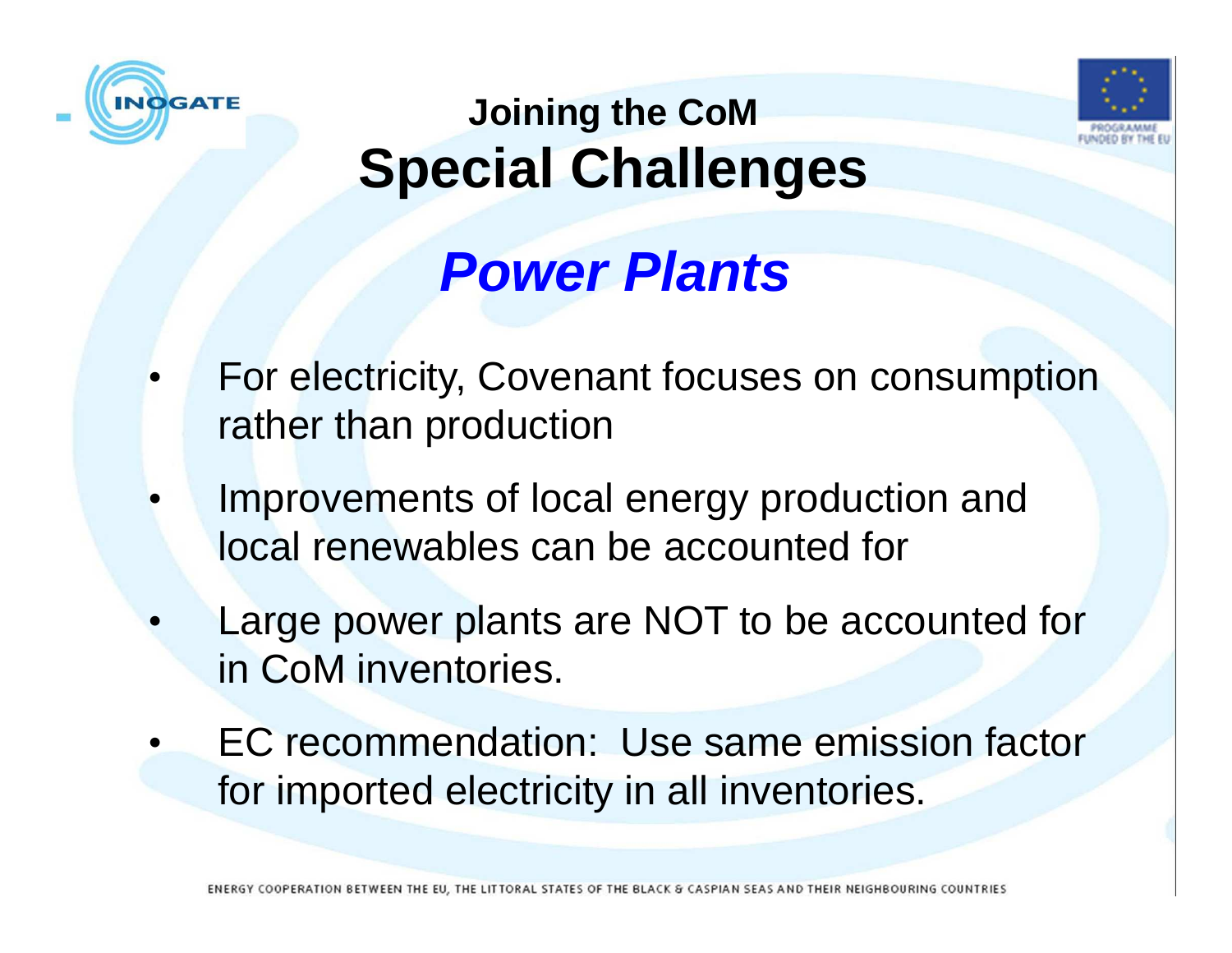



# **District Heating Plants**

- • For heat, Covenant considers emissions from heat producing entities.
- • Emissions from closed district heating plants should be counted **if** their heat output has been replaced by other sources.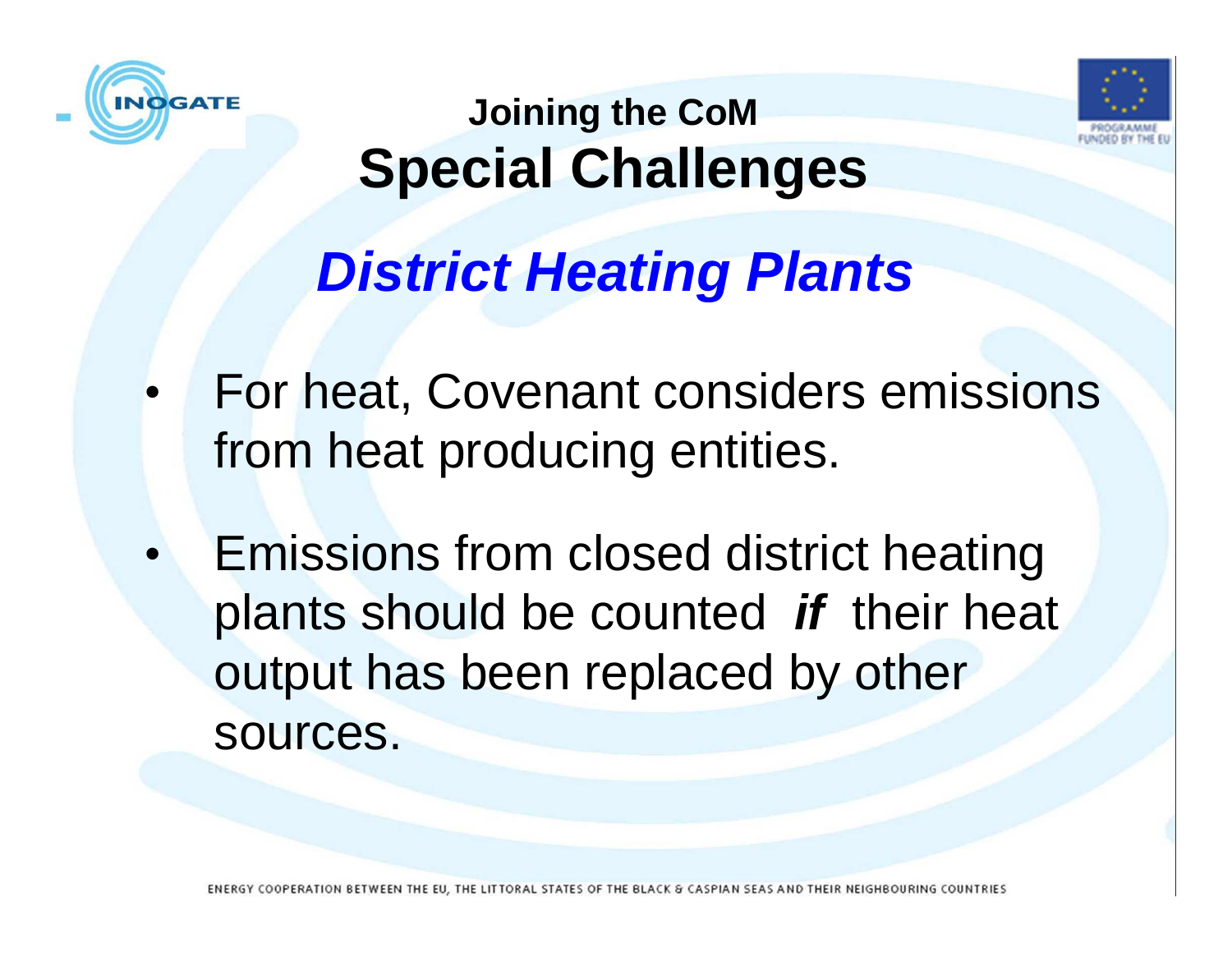



# **Reduction Objective & MEI**

- • It is essential that cities establish their reduction objective on the basis of a recent Monitoring Emissions Inventory (MEI).
- • Intermediate inventories (between 1990 and 2009) will help to determine a suitable objective.
- •MEI helps choose reduction objective.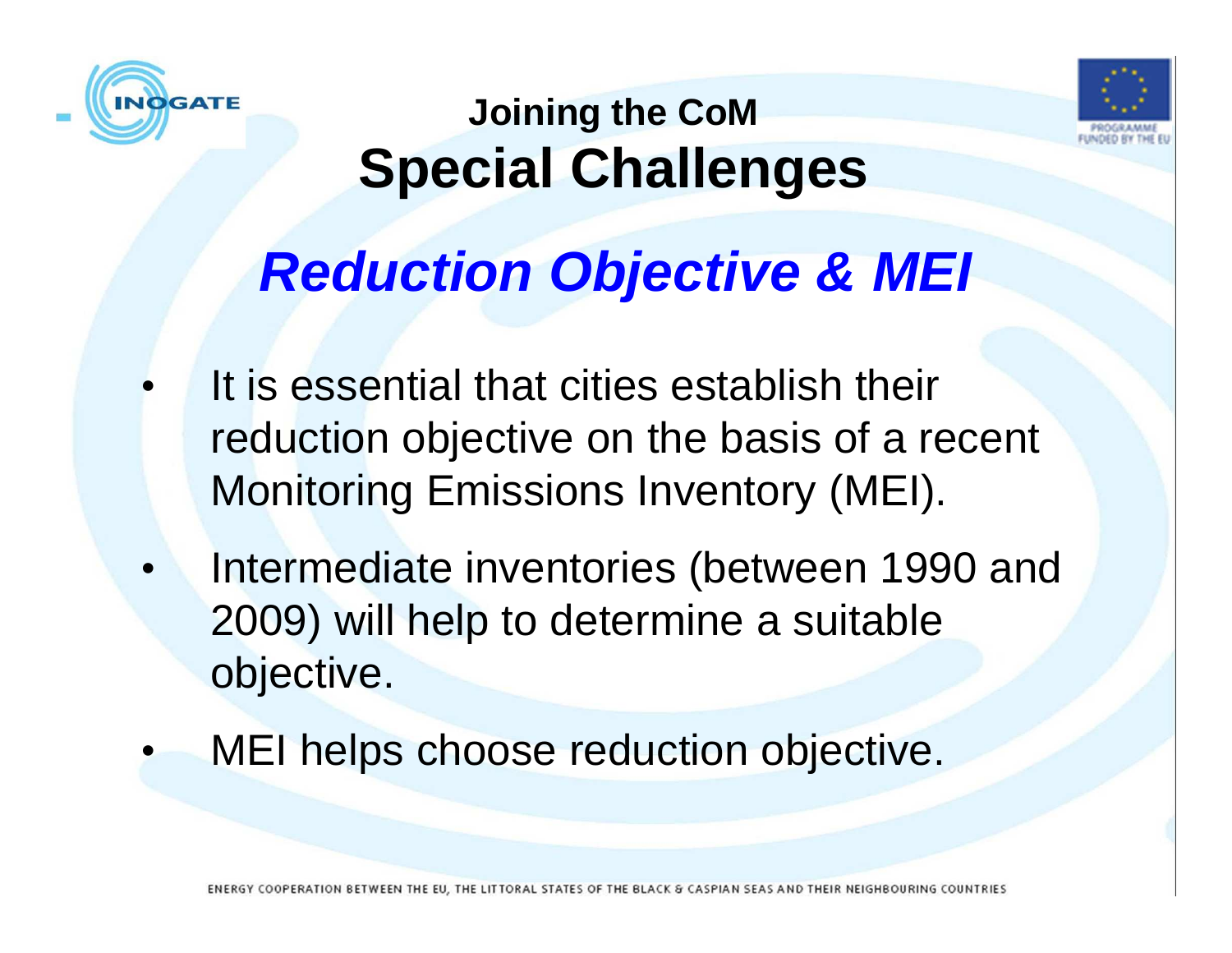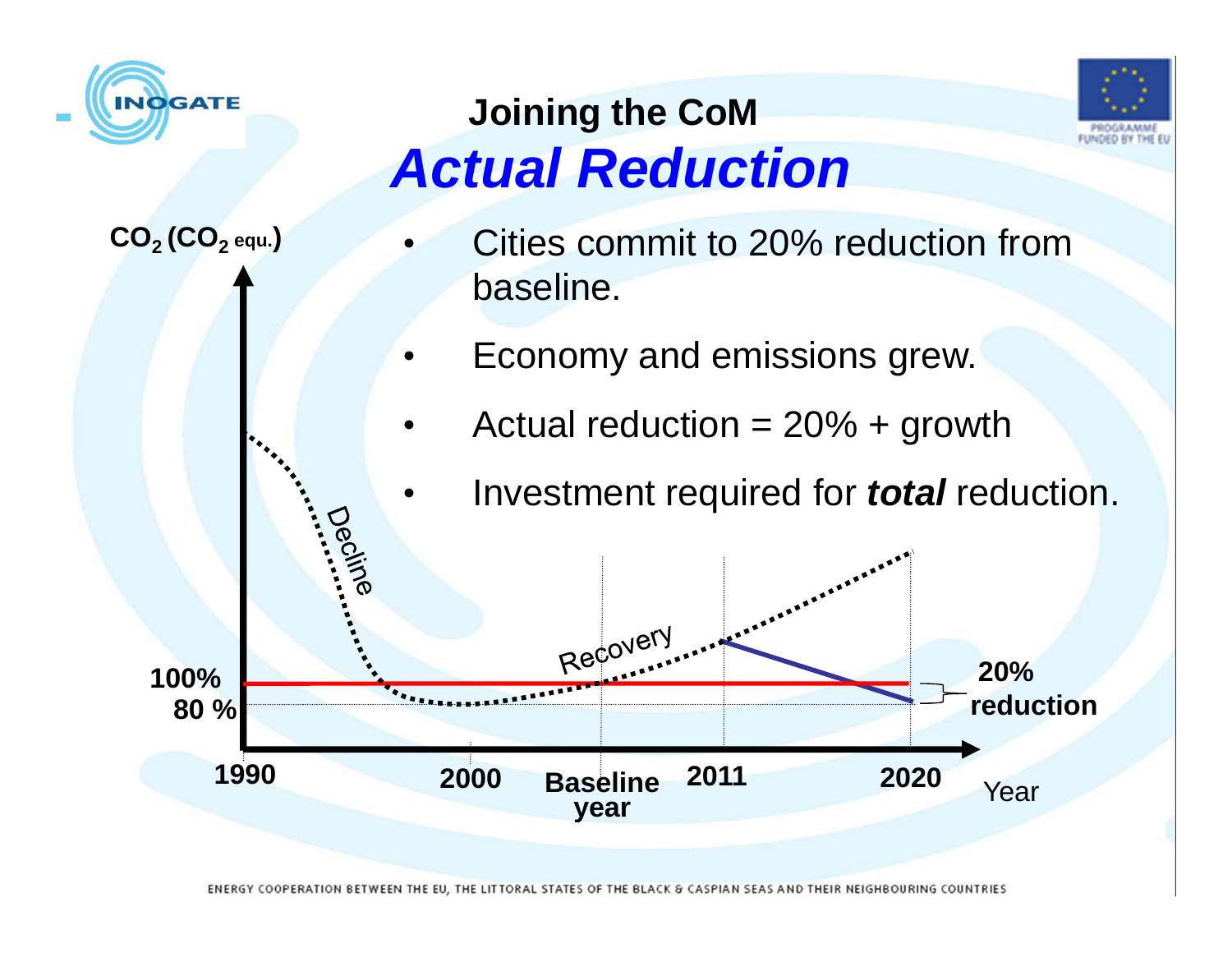



## **Until 2020Joining the CoM Special Challenges**

- Economies (and associated emissions) are •expected to grow until 2020.
- •Swimming upstream?
- **Economic growth must be sustainable.** •
- • Limit emission increases through soft measures:
	- Green procurement & eco-design
	- Licensing & regulations
	- -**Incentives**
	- Performance contracting
	- Urban planning

ENERGY COOPERATION BETWEEN THE EL THEIR NEIGHBOURING COUNTRIES THE LITTORAL STATES OF THE BLACK & CASPIAN SEA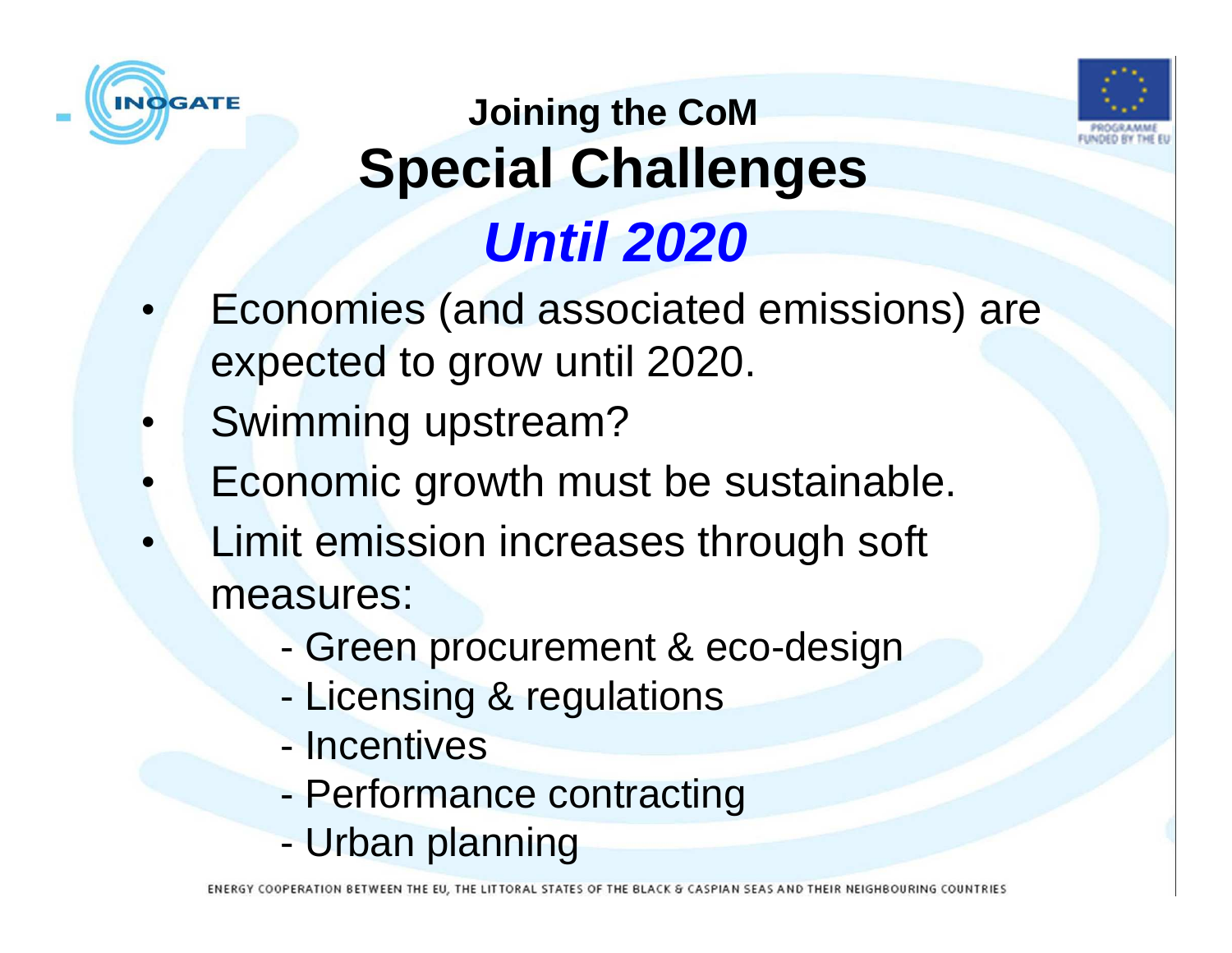



## **Technical Competence Within Municipality**

- • Most municipalities short of personnel with energy management skills.
- •• Build staff to carry out CoM program through<br>troining and contracting training and contracting.
- • Local groups like Centre " Energy Efficiency & Environmental Protection" (GE) and R2E2 (AM) have technical capacity.
- • International groups like Association of Energy Engineers have chapters in many countries with Certified Energy Managers.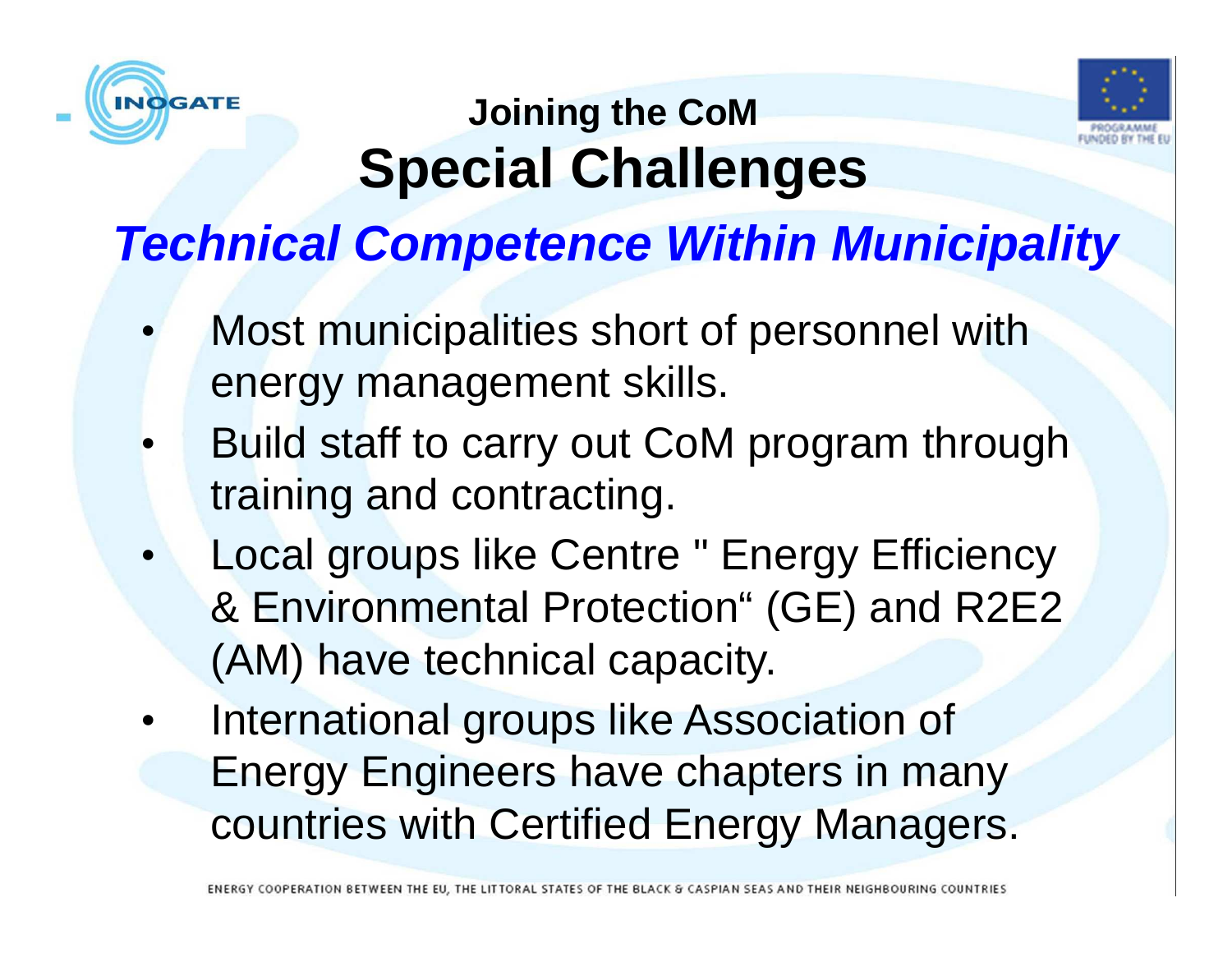



# **Joining the CoM Special ChallengesLegal Frameworks**

- •Sometimes regulations block  $CO<sub>2</sub>$  reductions.
- • Example: Municipal budgets may be reduced the year after the city reduces waste.
- •If savings are removed, they cannot repay investment.
- •Change legal frameworks to capture savings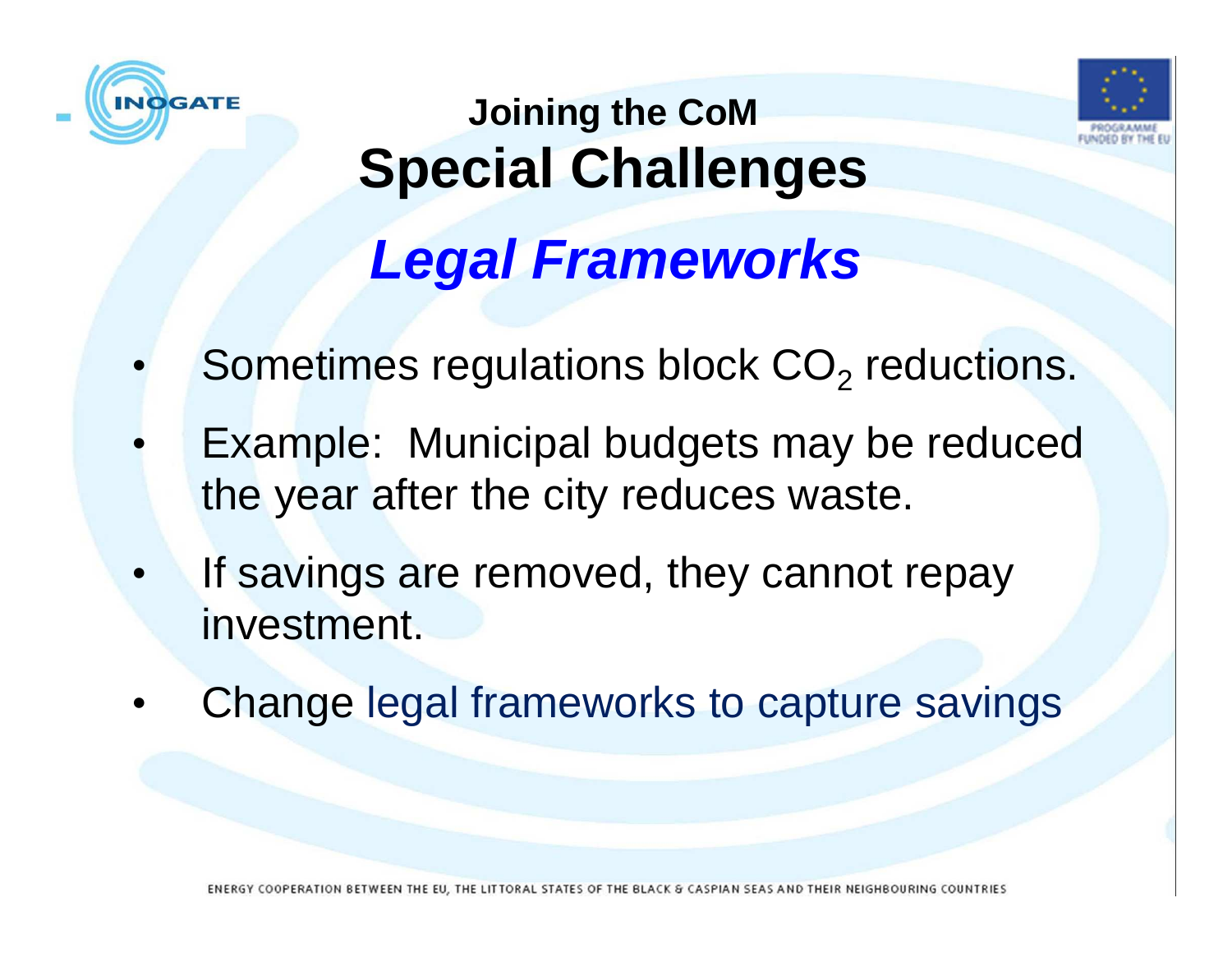



# **Joining the CoM Special ChallengesBuild support from stakeholders.**

- • Public participation in decision-making process is just beginning in the eastern countries.
- •CoM needs huge public support.
- •How to convince stakeholders to cooperate?
- •<sup>C</sup>ommunicate, communicate, communicate!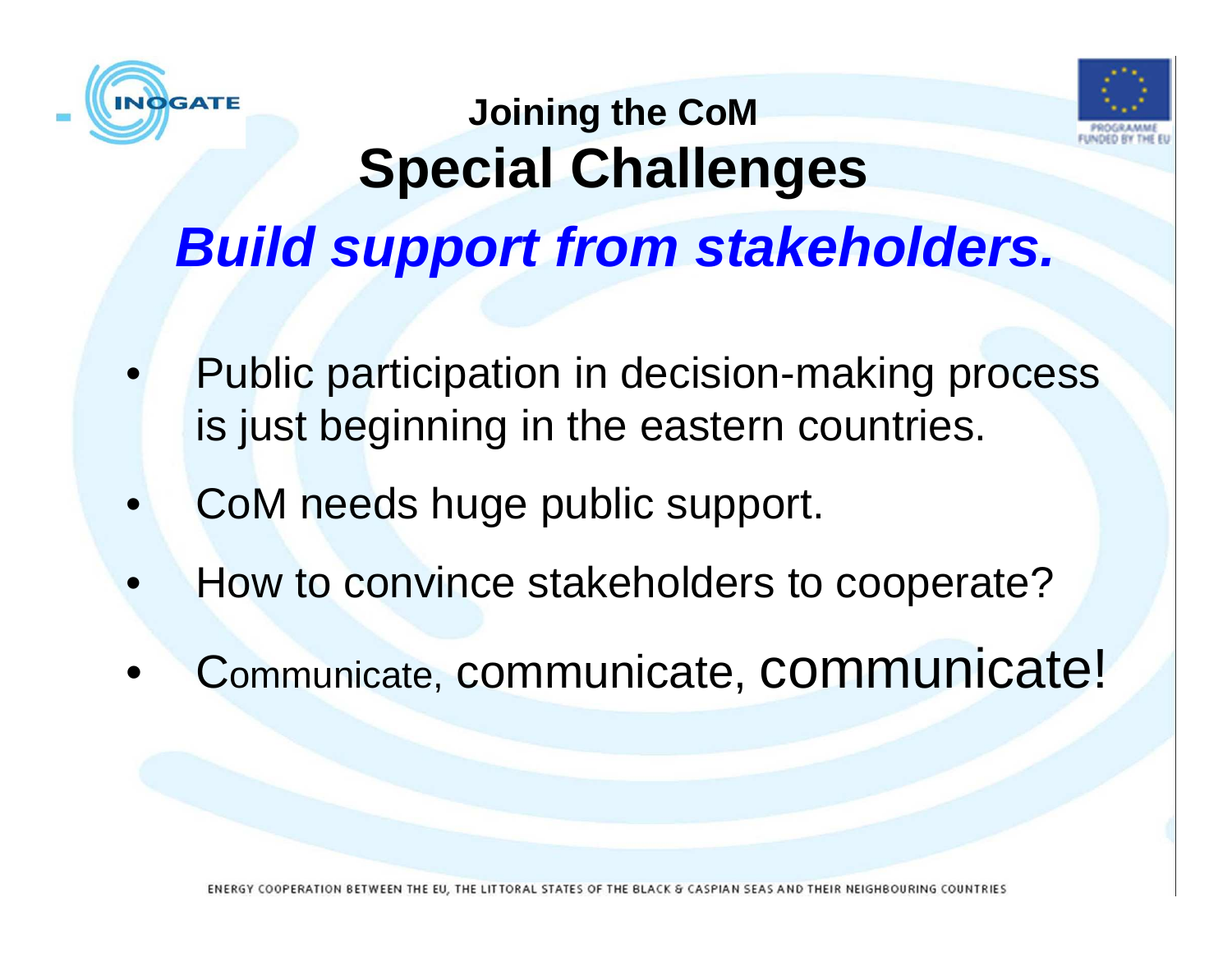



## **Investors**

- • For a city of 1 million people, investment may be 100 M EUR, possibly 200-300 M EUR.
- •Find IFIs.
- • Example: JBIC offers energy loans at 3% interest.
- •Motivate citizen investment.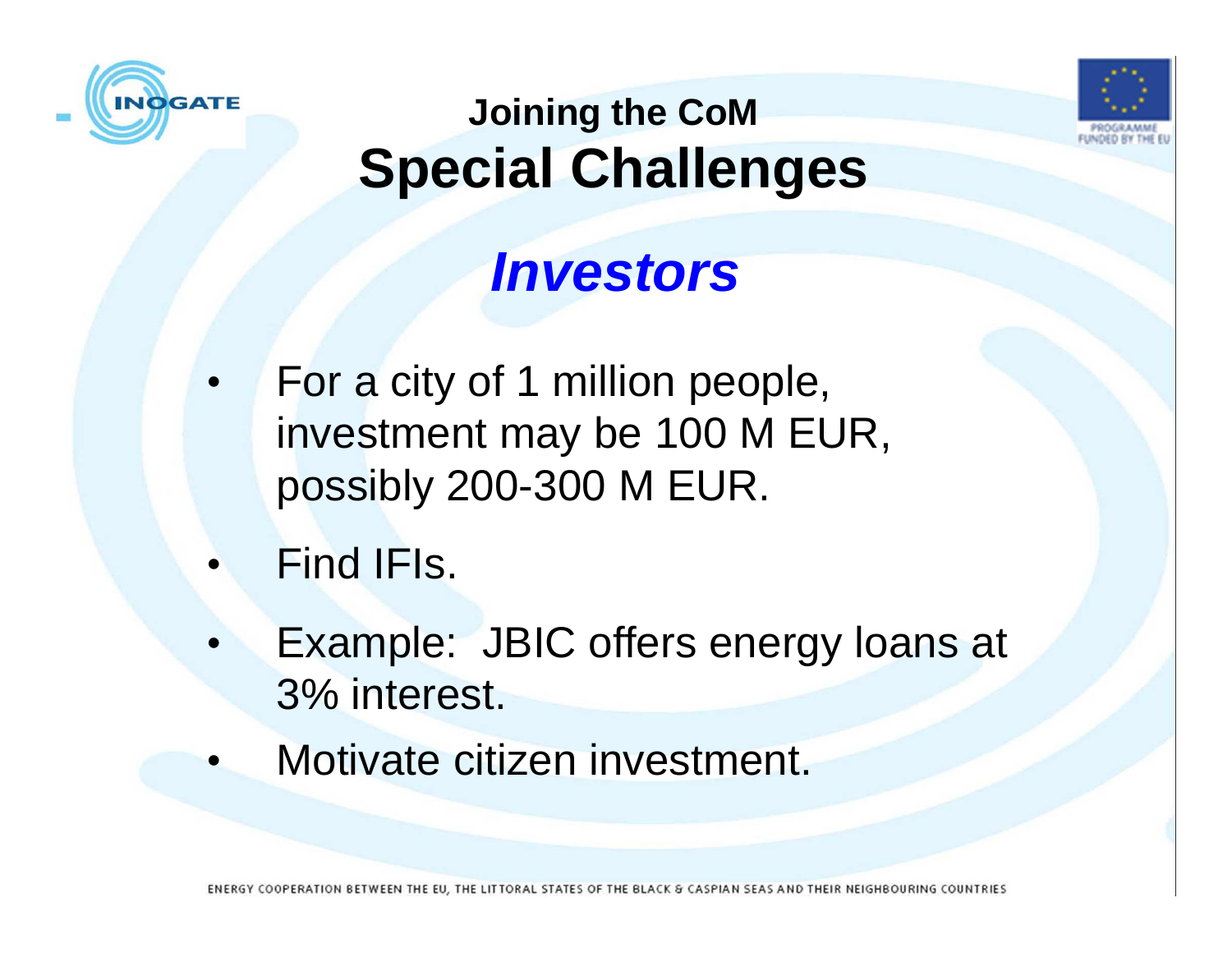



# **Financial Benefits**

- •MONEY!
- • With right combination of conventional credit and soft loans, municipality can **save more money than it spends** by 2020.
- • CDM / JI projects may pay for measures.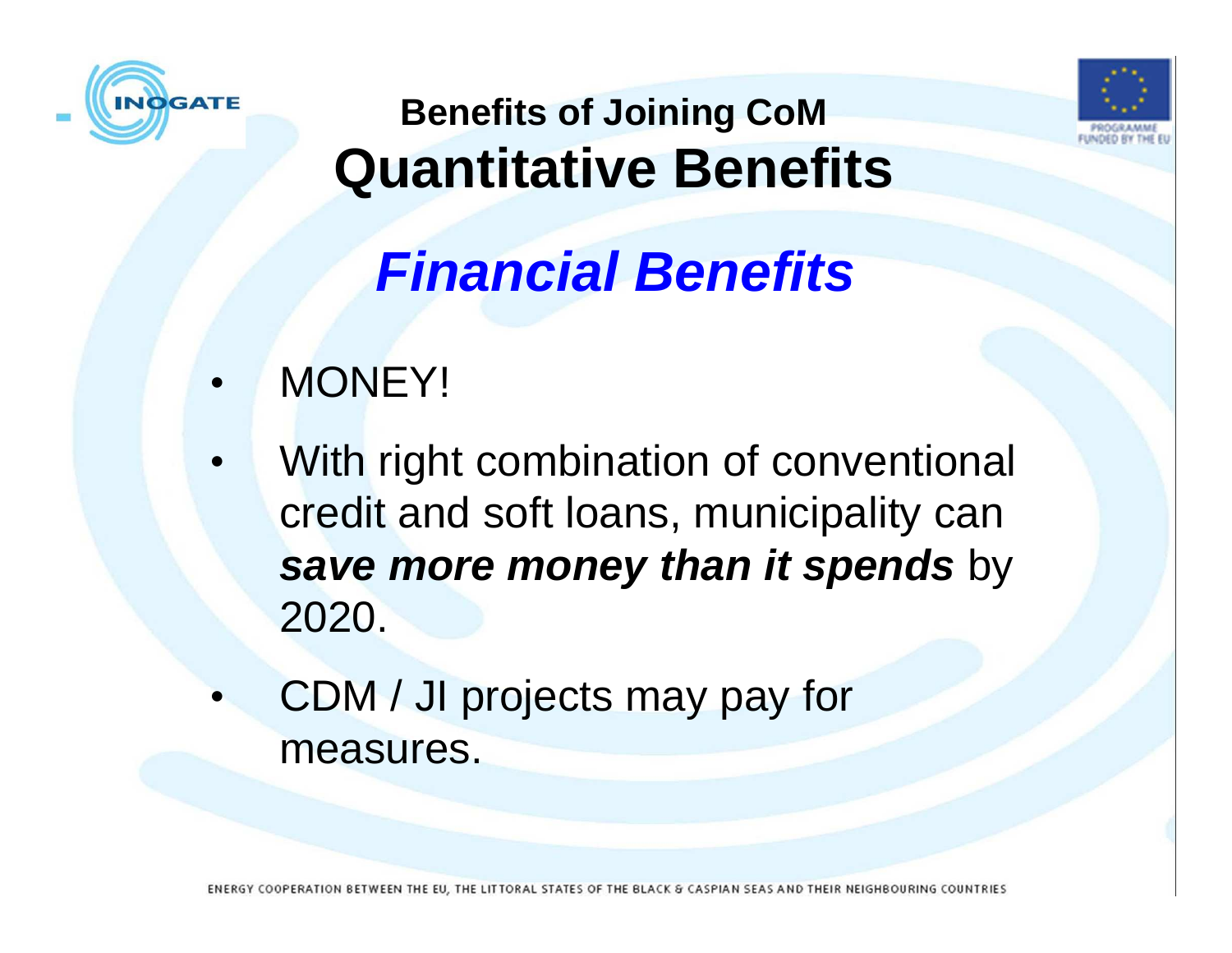



# **Financial Benefits (cont.)**

- • Basic principle of energy management: "Savings pay back investments over time."
- • Put most bankable measures on the open market.
- • Use soft loans for measures with high carbon reduction but lower economic return.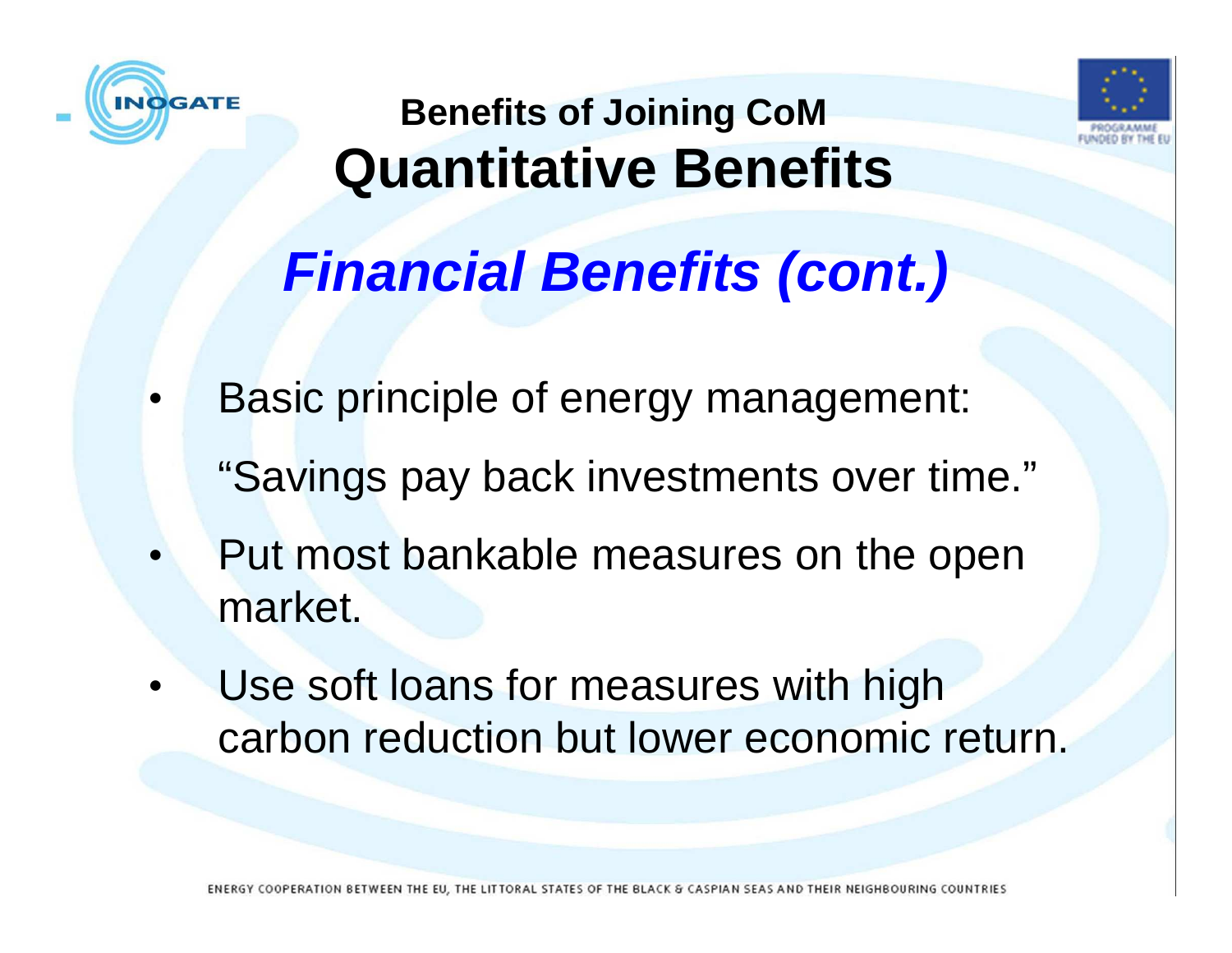



#### **Link Between Carbon Market & Inventories**

- •CoM not connected to the carbon market.
- • Carbon reductions may appear in inventories of both city and country.
- • JI & CDM projects on city territory may generate income to finance CoM projects.
- • Annex B countries may sell reductions as "assigned amount units" (AAUs) under Kyoto Protocol.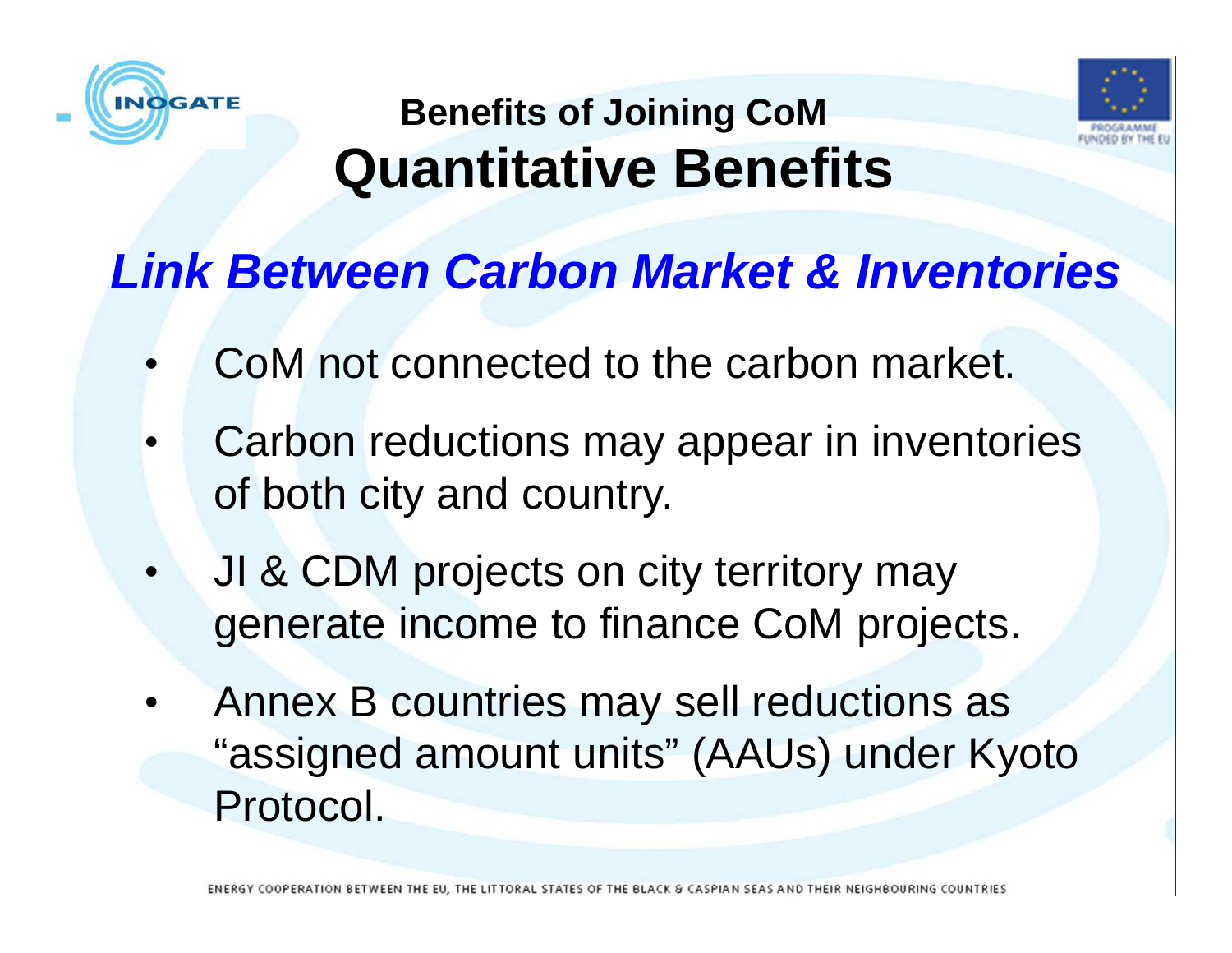



# **Changing the Culture**

CoM commits to mobilising and involving its citizens in the whole process. Citizen behavior will become more sustainable.

# **Institutional Capacity**

CoM accession will drive improvements in city's

- **◆ administrative structure** 
	- procurement system
	- tendering procedures
- ◆ project management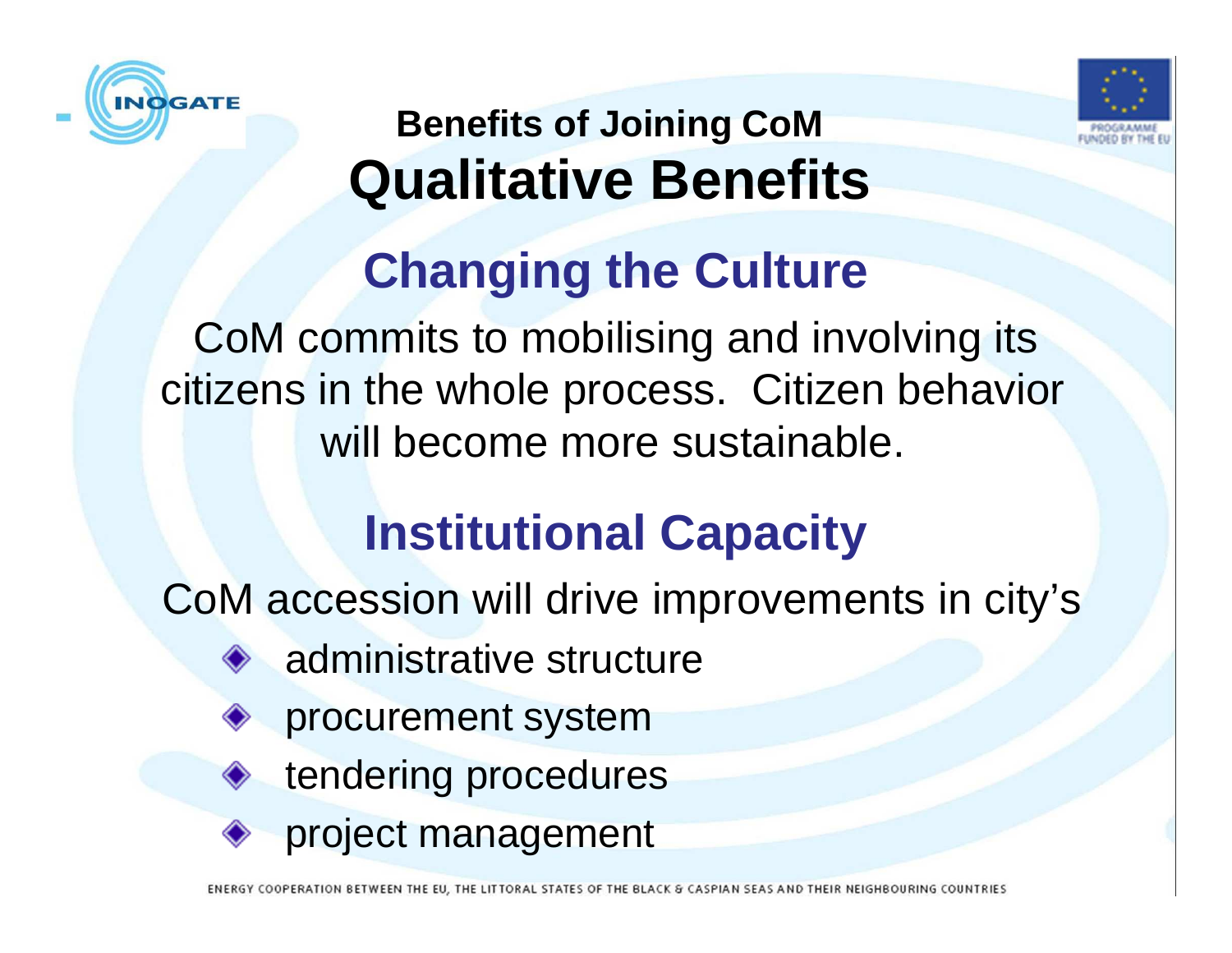



#### **Policy Incentives**

Government may adopt regulatory framework to provide incentives (e.g., revolving fund).

#### **Technological Advancement**

Implementation of SEAP measures requires innovation, new technologies.

#### **Job Growth**

CoM projects stimulate manufacturing of EE/RES products, boost employement.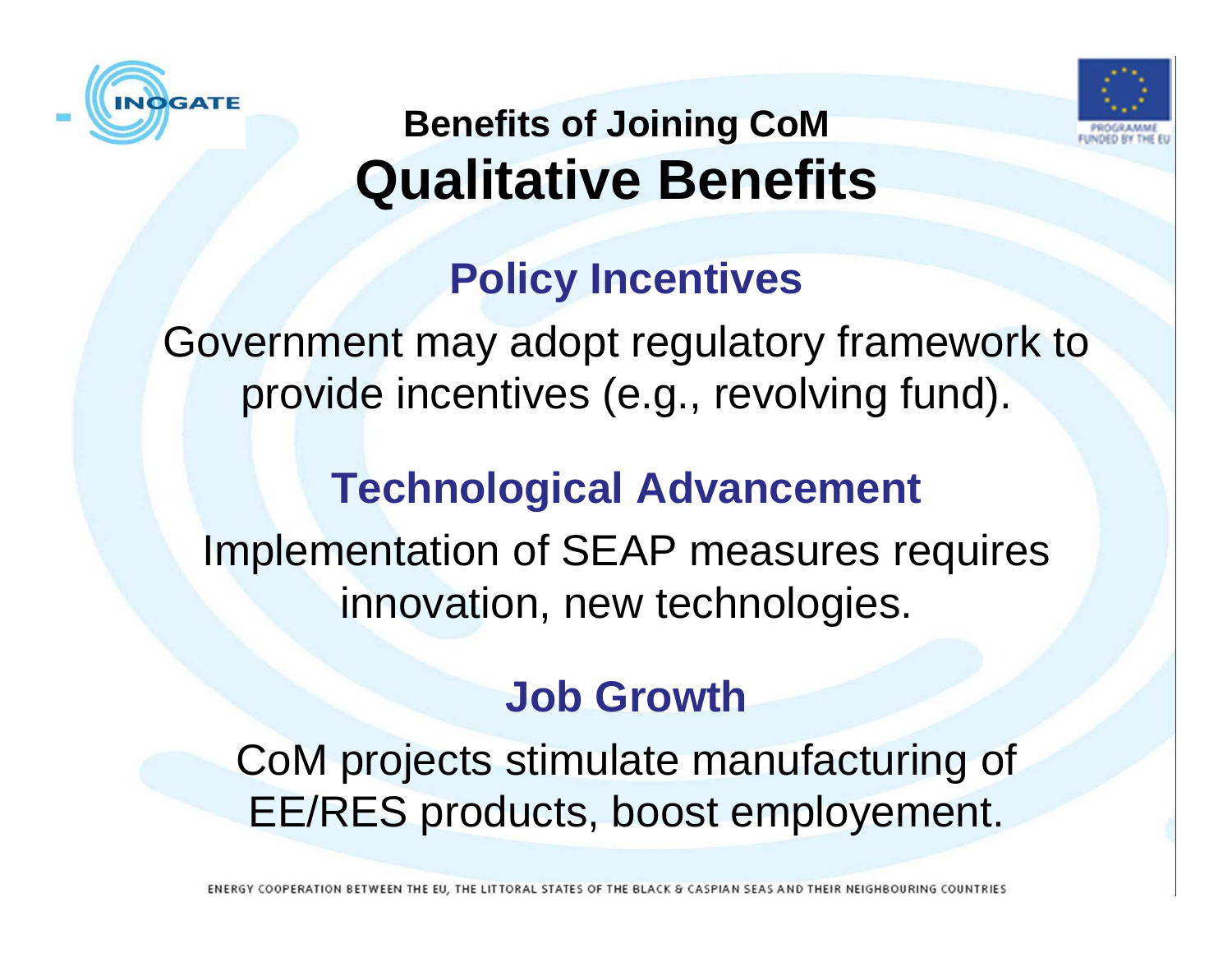



#### **Creditworthiness**

 Consistent energy policy and planning sends positive signals to banks, both national and IFIs.

#### **EC Support**

Accession to COM provides public visibility at EU level.

#### **Best Practices**

 COMO supports networking and exchange of best practices.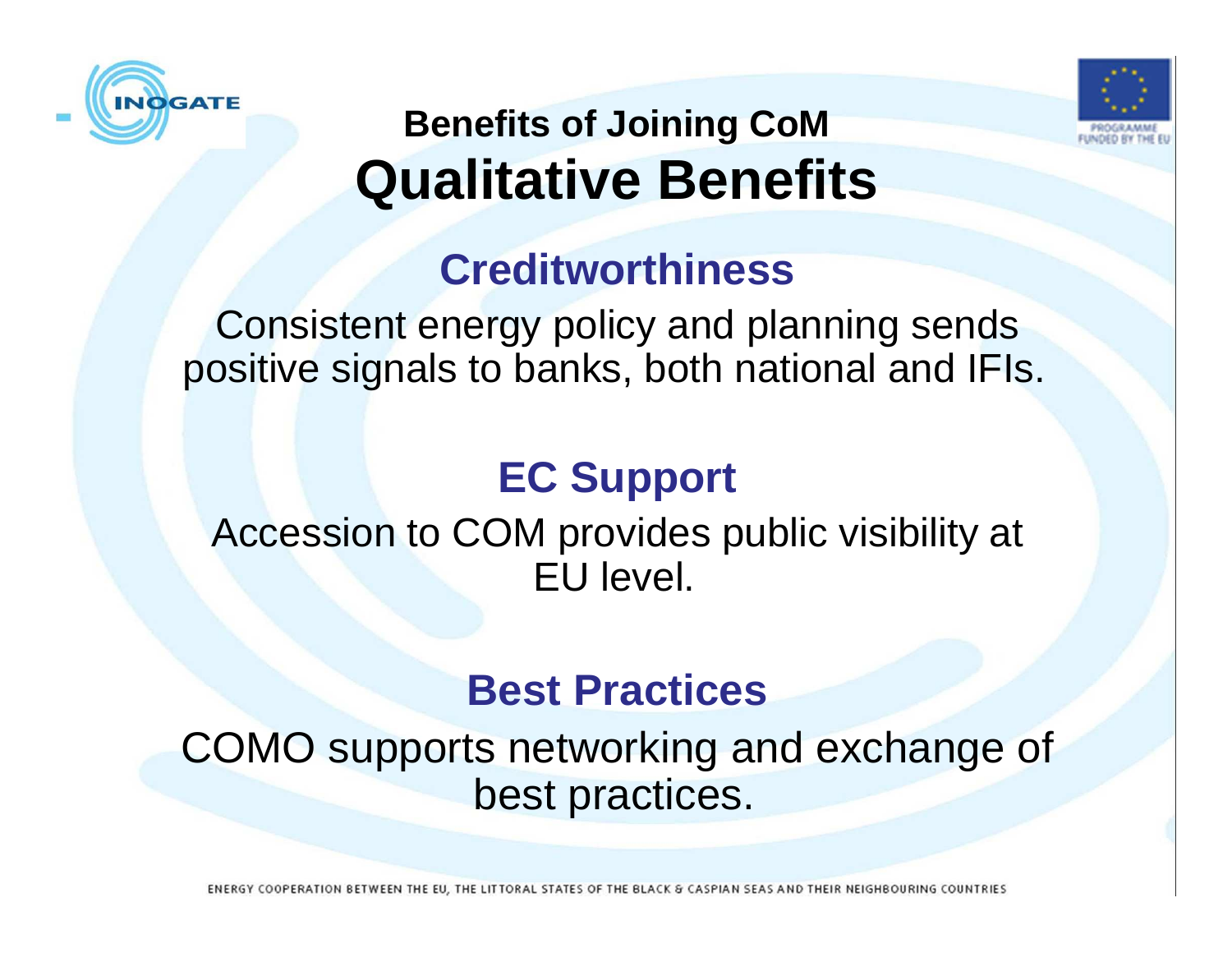



#### **Environmental Improvements** Impelementatation of SEAP measures will phase out a range of pollutants.

#### **Public Health Improvements**

 Quality environment provide relief and reduce risks of pulmonary diseases

#### **Improvement of Quality of Life** Reduced energy poverty, improved transportation, less pollution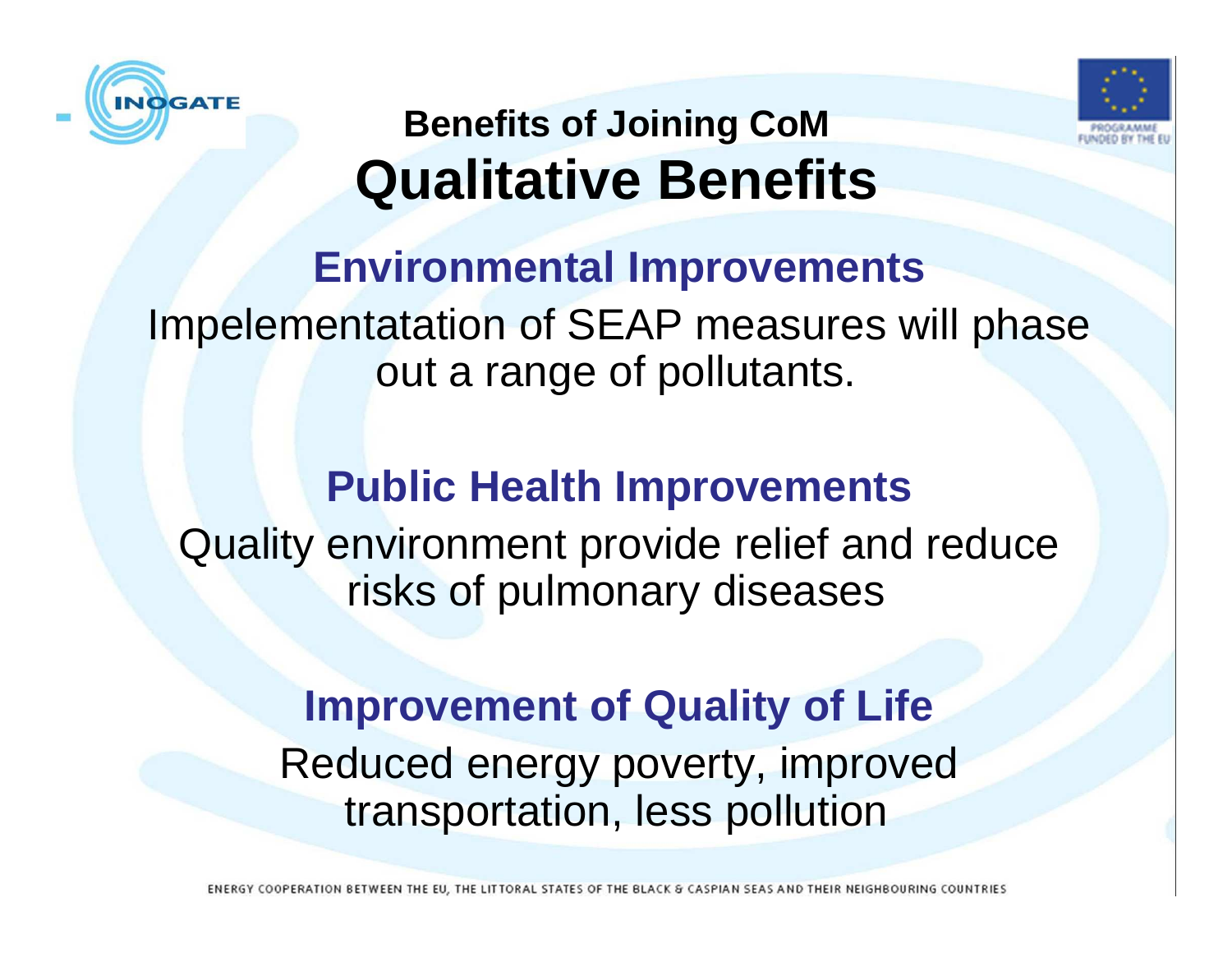



## **Joining the CoM – More Info**

For more information on the Covenant of Mayors, see http://www.eumayors.eu/

For specific information on Sustainable Energy Action Plan, see

http://www.eumayors.eu/mm/staging/library/seap\_gl/docs/001\_Complete\_version.pdf